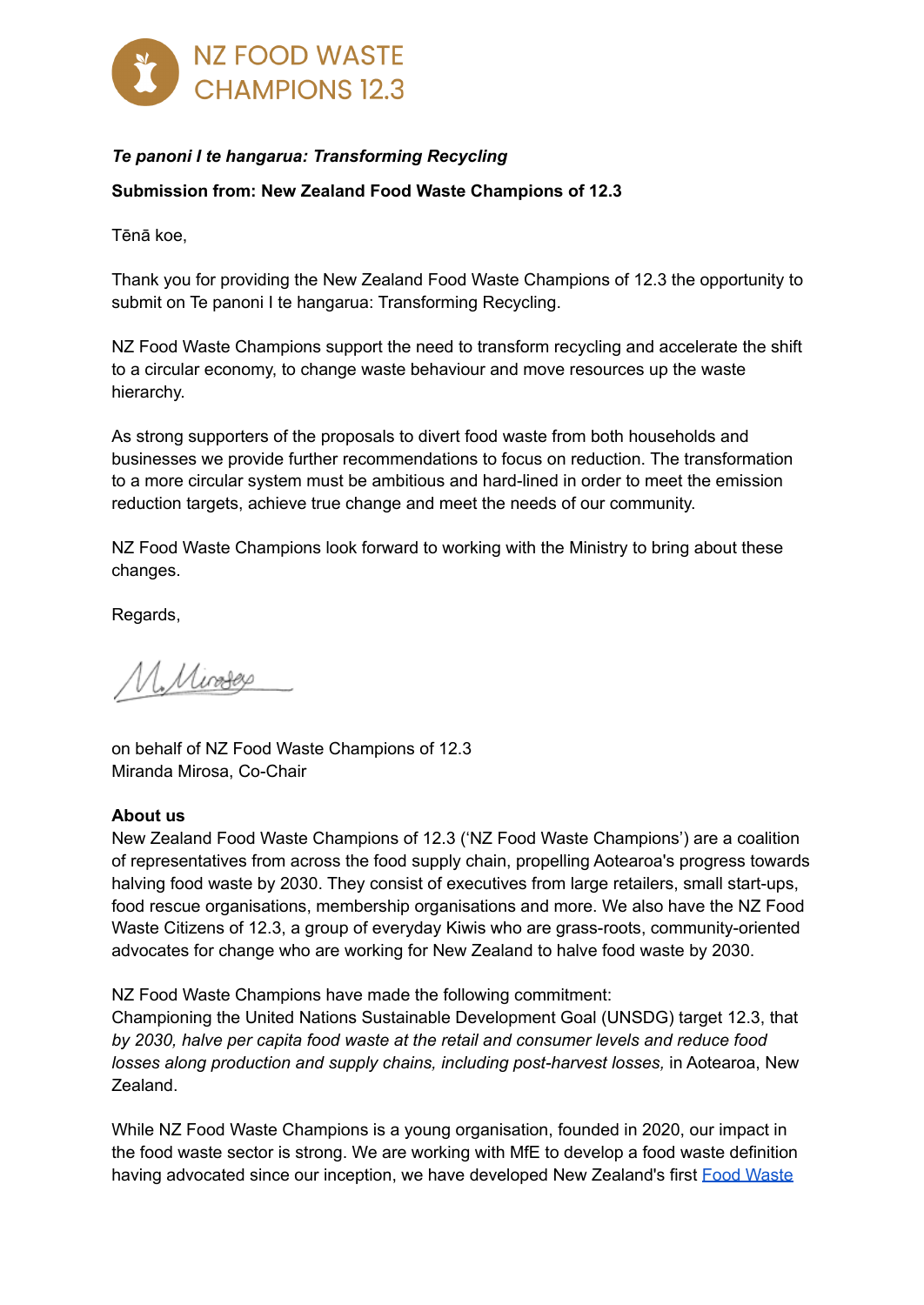[Reduction](https://db921ae9-f665-4304-bd92-a1f22232c2e0.filesusr.com/ugd/d3213e_27d9d3db02fb4dec9e6844673b3d1624.pdf) Roadmap, collaboratively launched the annual Food Waste Summit with WasteMINZ, and are in the process of launching the Kai Commitment – a voluntary industry agreement to reduce food waste from across the food value chain. We discuss the Kai Commitment in more detail in this submission. A voluntary agreement has been identified as a leading solution for food waste reduction on pg 304 of New Zealand's first Emission Reduction Plan.

### **Key Considerations for this consultation**

The NZ Food Waste Champions support decision making that is guided by the waste hierarchy and investment that enables waste reduction behaviours from the outset. Support for behaviour change must be targeted and ambitious. Champions look forward to seeing comprehensive reporting of effort, funding and positive outcomes across the different levels of the waste hierarchy.

The Champions' submission is focussed on PART THREE: Separation of business food waste, we have noted a number of key gaps that will need support to help transform food waste reduction and diversion in Aotearoa New Zealand:

- 1. **Sufficient investment in infrastructure** to ensure equitable access for all individuals, businesses and councils to recycling and food waste diversion. Transporting food waste across the country has both an economic and environmental impact.
	- a. We support the need to **build capacity and capability** to reduce and divert food waste with local solutions and local diversion prioritised.
	- b. We recognise the need for investing in **the development** of upcycled food waste products, bio-fuels, composts, fertilisers etc to enable the transition to food waste diversion.
- 2. There must be more **focus on reduction and avoidance** of surplus food and waste. Mandates of diversion must be accompanied by support for reduction or we will not move toward a more circular economy.
- 3. We recommend **solutions for food waste reduction** be provided to businesses and that the New Zealand Government partner with and/or fund projects as part of their policy response to emissions from food waste such as;
	- a. The NZ Food Waste Champions **Kai Commitment** project
	- b. **Love Food Hate Waste**

# **TRANSFORMING RECYCLING SUBMISSION QUESTIONS**

PART ONE: Container Return Scheme We support the proposed container return scheme.

PART TWO: Improvements to household kerbside recycling

We support standardised materials recycling in New Zealand. We strongly agree that food and garden waste should be diverted from landfills. Our comments on the support required to enable uptake of organics diversion outlined in this proposal can be seen in PART THREE however apply here, namely;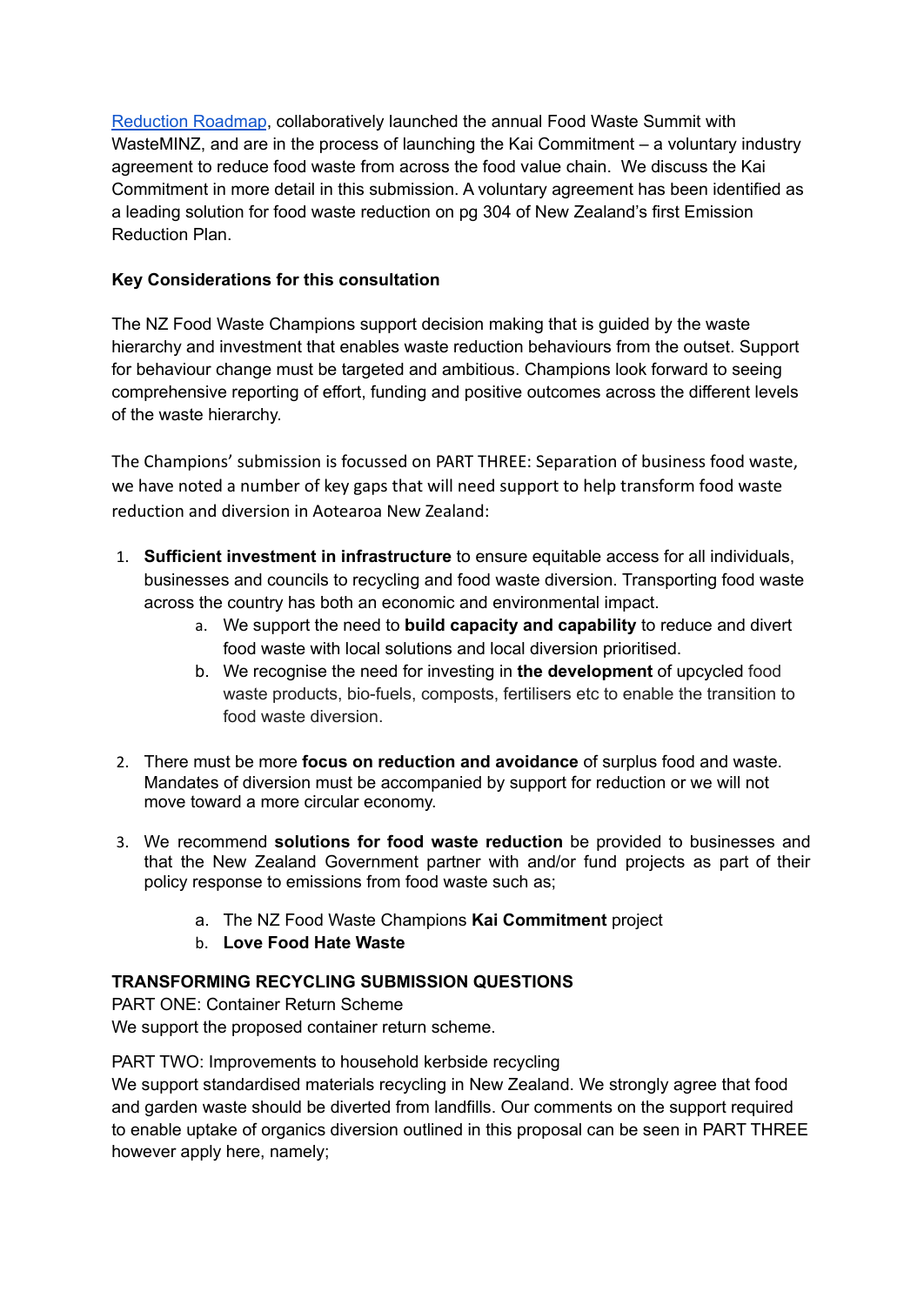- Priority focus on top of the food recovery hierarchy; enable avoidance and reduction
- Infrastructure investment to increase accessibility to processing facilities,
	- Including showcasing the best options through lifecycle assessments to achieve emissions reductions
- Measurement and reporting in reduction, collection and end use data to encourage better practices and provide transparency for customers and government

PART THREE: Separation of business food waste

### **68. Should commercial businesses be expected to divert food waste from landfills as part of reducing their emissions?**

### Yes,

However, we strongly recommend that the **prevention of food waste** be a priority of the government alongside the diversion of food waste. Businesses should be supported to reduce their food waste.

Food loss and waste currently contributes to 8% of global greenhouse gas emissions, avoidable food waste is negatively contributing to climate change and could be used to feed people in need. NZ Food Waste Champions have made a submission to the Climate Change Commission, Waste Strategy and Emissions Reduction plan calling for an ambitious food waste reduction target to be set for New Zealand, to halve food waste by 2030. International research has established that emissions from the whole food system contribute 15-30% of annual global emissions. <sup>1</sup> When food is grown, produced, transported, packaged, distributed, cooked and not eaten – all of the emissions produced in that process are also wasted. This is without consideration of the carbon sequestration lost from land that is cleared to grow food. Food waste reduction has emerged as a significant action for both countries and businesses to reduce their emissions that contribute to climate change. Project [Drawdown](https://drawdown.org/solutions/reduced-food-waste) has ranked reducing food waste as the third-best action humankind can take to slow down climate change.<sup>2</sup>

### **69. Should all commercial businesses be diverting food waste from landfills by 2030?**

Yes.

The Ministry should encourage reduction strategies focused up the food recovery hierarchy which provides useful guidelines for governments, food manufacturers, grocery retailers, growers and consumers in deciding how to prevent and manage food waste. It is imperative that businesses are provided with the tools and reasons to not only divert their food waste but reduce it, mandates of diversion must be accompanied by support of reduction. See more in question 73.

Enabling businesses to deal with food waste on site is a recommended priority to reduce the emissions produced from transporting waste.

Access to suitable infrastructure is a limiting factor in many parts of New Zealand, there must be heavy investment from the government for the country to collect and process food waste in a circular way, both for resident and business food waste diversions. If new infrastructure is needed, when considering consenting and build times, 2030 seems reasonable.

 $1$  Garnett, T. (2011). Where are the best opportunities for reducing greenhouse gas emissions in the food system (including the food chain) Food Policy, 36. <https://doi.org/10.1016/j.foodpol.2010.10.010>

<sup>&</sup>lt;sup>2</sup> Project drawdown (2017), Table of Solutions. <https://drawdown.org/solutions/reduced-food-waste>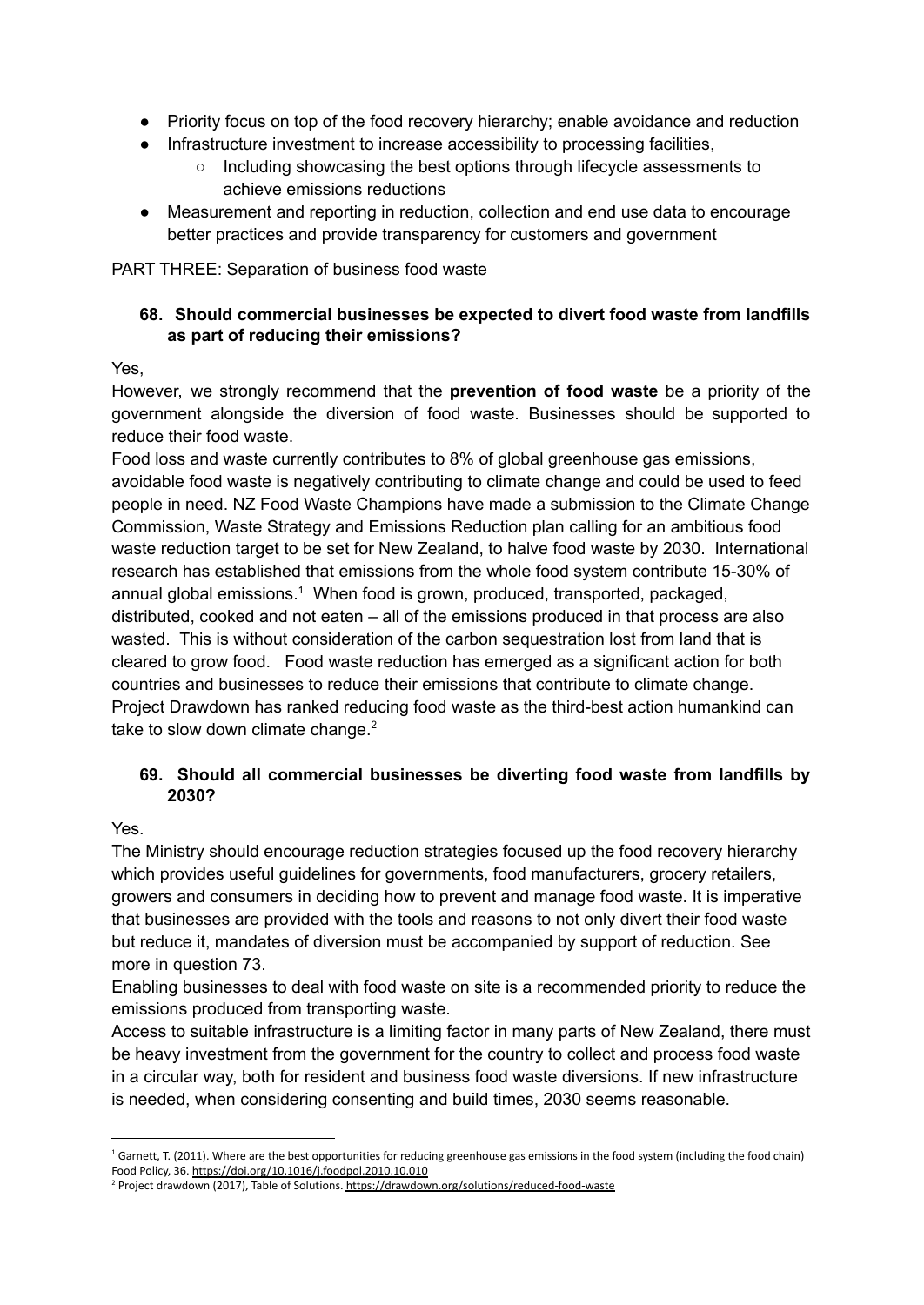### **70. Should separation be phased in, depending on access to suitable processing facilities (e.g., composting or anaerobic digestion)?**

Yes, businesses in areas where suitable infrastructure, including collection agencies, already exist should be able to divert food waste ahead of those areas where new infrastructure is required to be built.

The Government has a responsibility to ensure there is an adequate supply of suitable facilities to process food waste. It is not the responsibility of businesses to source access to suitable processing facilities, but that of contractors (food waste collectors) to manage this part of the process. The government must also prioritise investing in the development of upcycled food waste products, bio-fuels, composts, fertilisers etc to increase demand and enable the transition to food waste diversion.

It is imperative that the government consider the food recovery hierarchy when investing in infrastructure, as food should not be considered waste and must be managed as a resource;

- If the food waste cannot be avoided, **providing pathways for edible food waste** to end in the mouths of hungry Kiwis through the likes of **KiwiHarvest** and other food rescue organisations.
- If food must be disposed of, **local solutions** should be favoured. For example;
	- Supporting businesses to process on site ie compost, worm farms
	- Access to community compost over a facility further away
	- Enabling shared collection services for small business that don't have a large volume of food waste
- **Ensuring a lifecycle analysis** has been completed on end use to minimise emissions and loss of resources to ensure New Zealand is investing in infrastructure for long term sustainability
	- e.g. composting vs anaerobic digestion
- Organics management and composting **standards need to be established** to ensure consistency across the country. This will build trust in the product and ensure soil health is maximised, as well as ensuring ongoing issues such as clopyralid contained in compost, as well as emerging issues such as PFAS, do not compromise the quality of the product.

## **71. Should businesses that produce food have a shorter lead-in time than businesses that do not?**

No.

In order to achieve successful uptake of the new food waste diversion processes, all businesses should be required to comply, differing lead times would complicate education and enforcement.

# **72. Should any businesses be exempt? If so, which ones?**

No,

All businesses should be required to comply, we support a duty of care model. We recommend the provision of capability to businesses of a certain size, or non food producing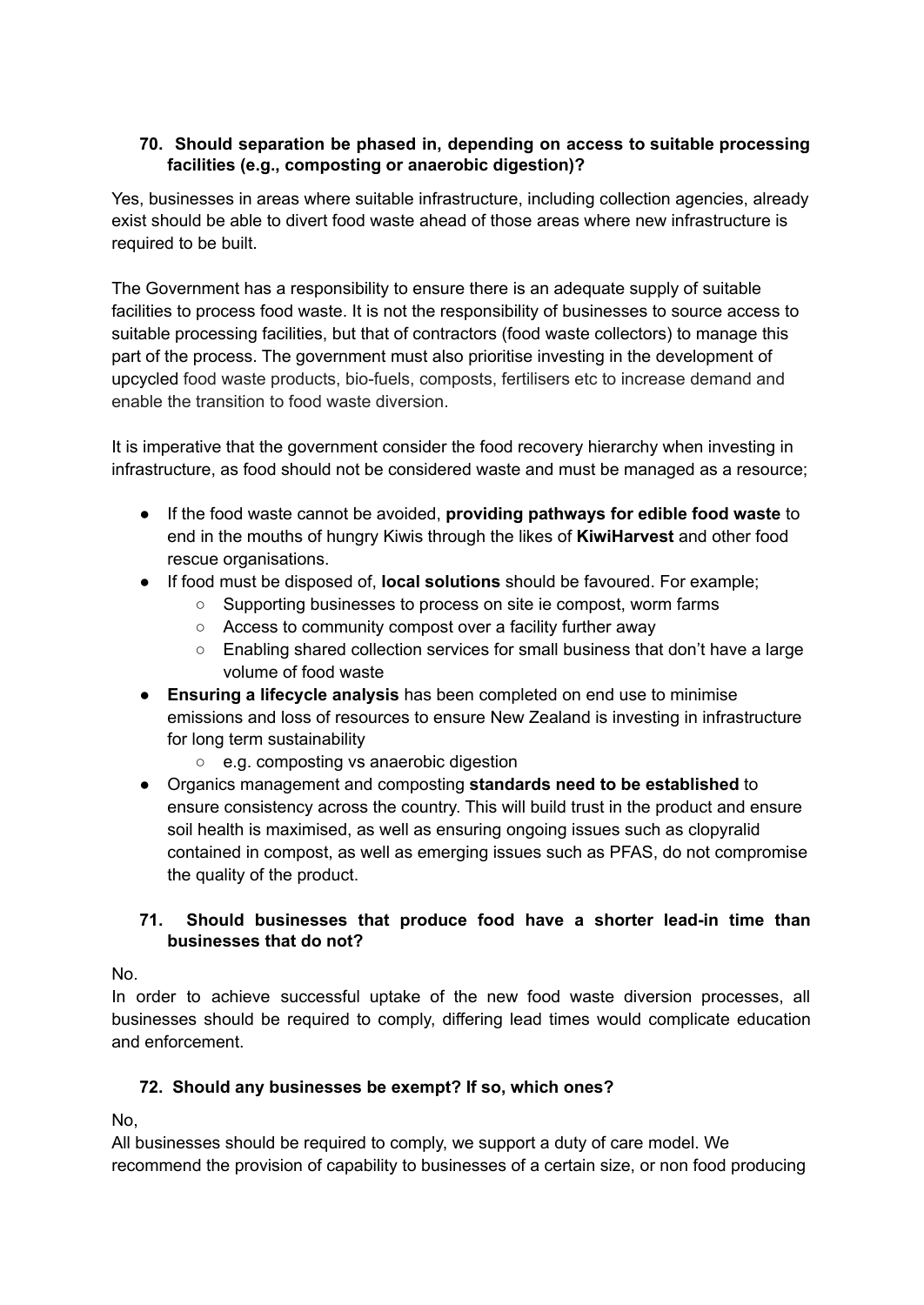business such as offices, as they would likely have too little food waste for an organics collection provided by a waste collector and yet may not have the capability to compost onsite. Options such as shared schemes (businesses working together and sharing bins), community compost collectives, providing tools for onsite food waste management such as worm farms are some examples of support.

# **73. What support should be provided to help businesses reduce their food waste?**

The Ministry should promote a food recovery hierarchy ensuring the priority is toward the top of the hierarchy, encouraging (in order of preference) source reduction, feeding hungry people, feeding animals, and composting, with disposal as a last resort. Coupling support to reduce with mandates to divert is the key to empower behaviour change. Moving food from the landfill bin to the organics bin is not the only solution required to impact climate change, ensuring food isn't wasted is a necessary priority.

We identify three key areas of support to ensure success;

## **1. Invest in business food waste reduction organisations and projects**

There are many food waste prevention and reduction initiatives in New Zealand that are doing good work but rely on small grants and private donations for their operating expenses. In many cases, these initiatives are based on internationally proven programmes, e.g. NZ Champions of 12.3 as an organisation, its Kai Commitment voluntary agreement project (discussed below) and WasteMINZ' Love Food Hate Waste Campaign.

We recommend that the New Zealand government **partner with/fund existing and well-established food waste reduction initiatives** such as NZ Champions of 12.3, the Kai Commitment and the Love Food Hate Waste campaign to amplify their work and maximise their food waste diversion and emissions abatement impact.

### **The Kai Commitment voluntary industry agreement on food waste reduction**

The Kai Commitment, a project of NZ Food Waste Champions, is a public/private partnership to reduce food waste and emissions from food waste, from New Zealand's food business sector. This emulates Your Business is Food,<sup>3</sup> the Australian Food Pact<sup>4</sup> and the Courtauld Commitment <sup>5</sup> which are all examples of successful industry voluntary agreements. This solution has been noted as a key solution to food waste reduction on page 304 of the New Zealand Emissions Reduction Plan. The Kai Commitment is in the Design Phase and has 3 founding signatories; Countdown, Goodman Fielder and Fonterra Brands NZ. It is set to launch in August with five founding signatories who will form a community of best practice, lead system-level change in the food sector and innovate on common waste streams across the supply chain.

The Ministry for the Environment is supporting the design phase of this project through the Strategic Partnerships team and the Waste and Resources team. An Ministry for Environment representative sits on the Kai Commitment's Steering Committee as an observer. In alignment with this proposal, we recommend this endorsement extend to the implementation of the project to enable long-standing sustainable support for industry

<sup>&</sup>lt;sup>3</sup> Your Business is Food website <https://newaste.org.au/ybif/>

<sup>4</sup> <https://www.stopfoodwaste.com.au/australian-food-pact/>

<sup>&</sup>lt;sup>5</sup> <https://wrap.org.uk/taking-action/food-drink/initiatives/courtauld-commitment>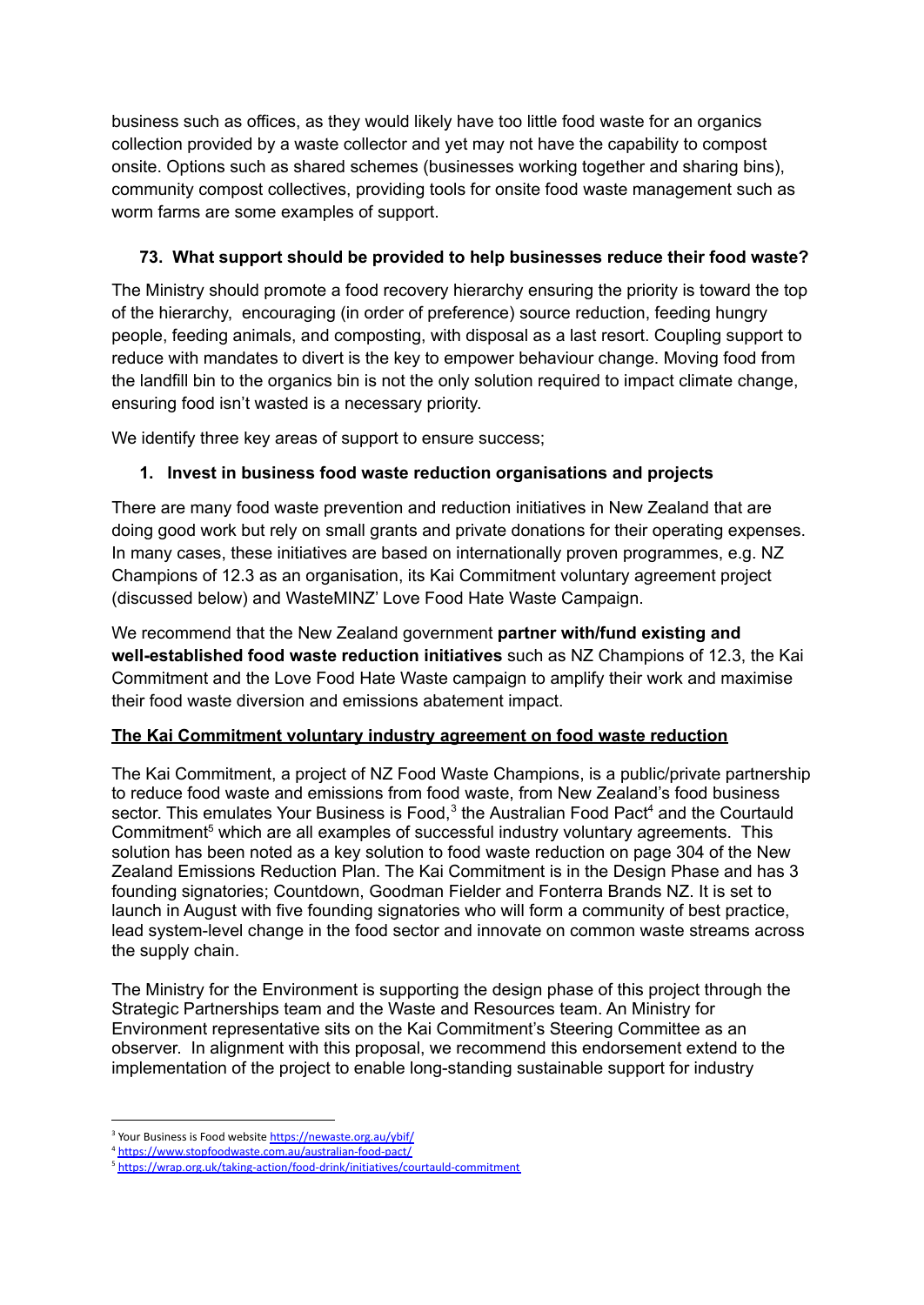sectors to understand, measure and manage their food waste, with a strong focus on reduction.

A voluntary industry agreement commits participants to follow a simple **Target, Measure, Act** process to set ambition, understand where and why their waste occurs, and set an action plan to reduce food waste and emissions from food waste. Signatory businesses **Collaborate** on industry-wide activities to ensure the proliferation of best practices and innovation on common food waste problems.

NZ Food Waste Champion's primary role will be the convenor and facilitator of the group to foster collaboration and momentum. However, international experience tells us that a strong value proposition is necessary for businesses to fully engage with the programme and for there to be a significant impact on food waste and emissions. With government support through additional funding (as happens overseas), the Kai Commitment could offer businesses support such as:

- **Best practice tools** to measure and report on food waste and emissions from food waste.
- **Build industry capability** access to webinars, circulating best practices and case studies.
- **Technical support** for setting action plans and implementing waste reduction initiatives.
- **Insights from international advisers** and industry-level analysis for widespread impact.
- **Active consumer** and business-facing awareness to promote food waste reduction.
- **A platform for connection across the industry** to collaborate, share ideas and problem solve.
- **Advocacy** and advice to the government through (i.e. as a key stakeholder on infrastructure planning, regulatory changes).

Please get in contact if you would like more information or ideas on how the government can collaborate on food waste reduction opportunities to ensure we meet our emission targets and enable businesses and individuals to play their part.

#### 2. **Set National food waste reduction targets for New Zealand in the waste strategy, mandate measurement and reporting against these targets**

As noted in the consultation document, the proposed New Zealand Waste Strategy sets a target for businesses to reduce their waste by 30 to 50 per cent, however we strongly recommend setting a specific food waste target. The Ministry should set a baseline for food waste, understanding the distribution across industries will inform industry targets and opportunities. Reduction targets motivate businesses to change their behaviour, collaborate and be transparent about their progress. Projects such as the Kai Commitment can enable transparency, data collection and create pathways to achieve targets.

We recommend all-inclusive measurement of behaviours up the hierarchy, not just at the disposal level. Focusing on disposal only discourages innovation and emissions reducing behaviour.

Creating a culture of transparency with data and waste practices will influence social norms and enable;

- Consumers to support businesses who are doing the right thing
- Businesses to lead and constructively compete in their food waste reduction practices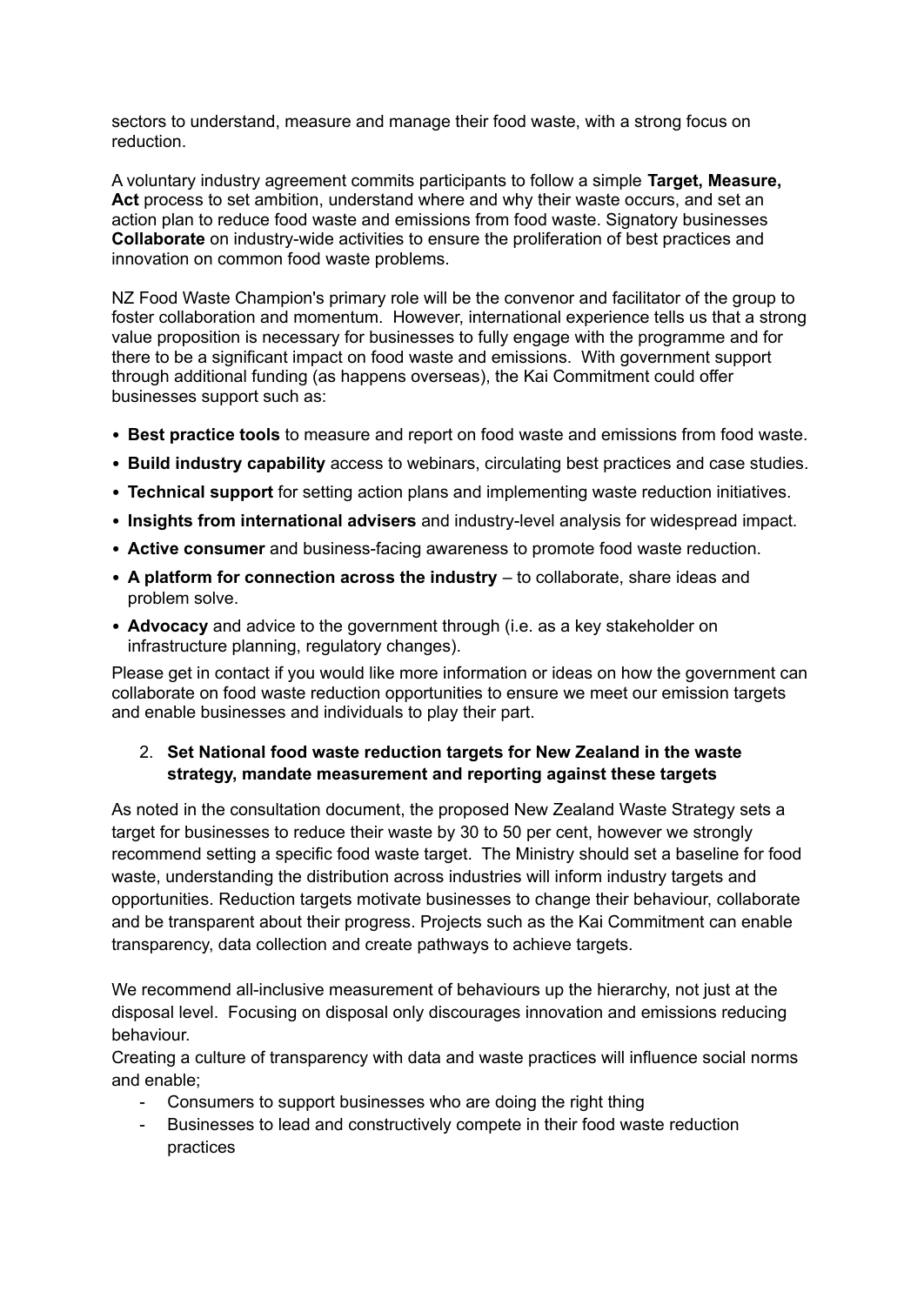- Governing bodies to provide more support and/or consequences to those that are not meeting their targets
- Businesses to be more aware of their volume of waste and contamination levels via mandated transparency from waste contractors.
	- There must be strengthened lines of communication between collectors and businesses/government

## **3. Deliver a strong Education Campaign and provide tangible tools to build capability**

To enable true change there must be nation-wide communications and tools with consistent and clear messaging. The below recommendations can be achieved through collaborating with organisations that are delivering this work such as NZ Food Waste Champions, The Kai Commitment or Love Food Hate Waste.

- A far-reaching, innovative, comprehensive campaign across multiple platforms
- Tools and programs provided with support. For example programs such as Love Food Hate Waste for business, delivered in Victoria and NSW, Australia, action plans and support for hospitality businesses and saw initial reduction rates of 16%-20%
- Funding to implement or trial innovative solutions; providing resources and building capability for businesses to compost on site or take to a local community garden etc
- Create a recognition program for businesses that recover food. In conjunction with the new, streamlined online reporting system for recycling, the Ministry should provide the opportunity for businesses to report food recovery activities.
- A lifecycle analysis of best end use for food waste would be a good guide to educate on best diversion solutions to enable reaching of emission reduction targets

### **New Zealand Food Waste Champions of 12.3**

Miranda Mirosa – Otago University (Co-Chair) Susan Goodfellow – Leftfield Innovation (Co-Chair) Deborah Manning – KiwiHarvest and New Zealand Food Network James Griffin – Sustainable Business Network Kate Porter – Aotearoa Food Rescue Alliance Nick Loosley – Everybody Eats Andrew Fisher – EcoStock and EcoGas Angela Clifford – Eat New Zealand Ailsa Robertson – Horticulture New Zealand Paul Harvey – Fonterra Co-operative Group Catherine Langabeer – Countdown Sarah Pritchett – WasteMINZ

Note, the NZ Champions 12.3 have submitted on the He Tuapapa ki te ora / Infrastructure for a Better Future, Te Kawe i te haepapa para | Taking responsibility for our waste and Te hau mārohi ki anamata | Transitioning to a low-emissions and climate-resilient future and made key recommendations that are also relevant to the Food Waste diversion proposals outlined in this consultation.

Thank you for considering our submission. This submission has been endorsed by Co-chairs and represents views and input from most Champions. Due to the short consultation